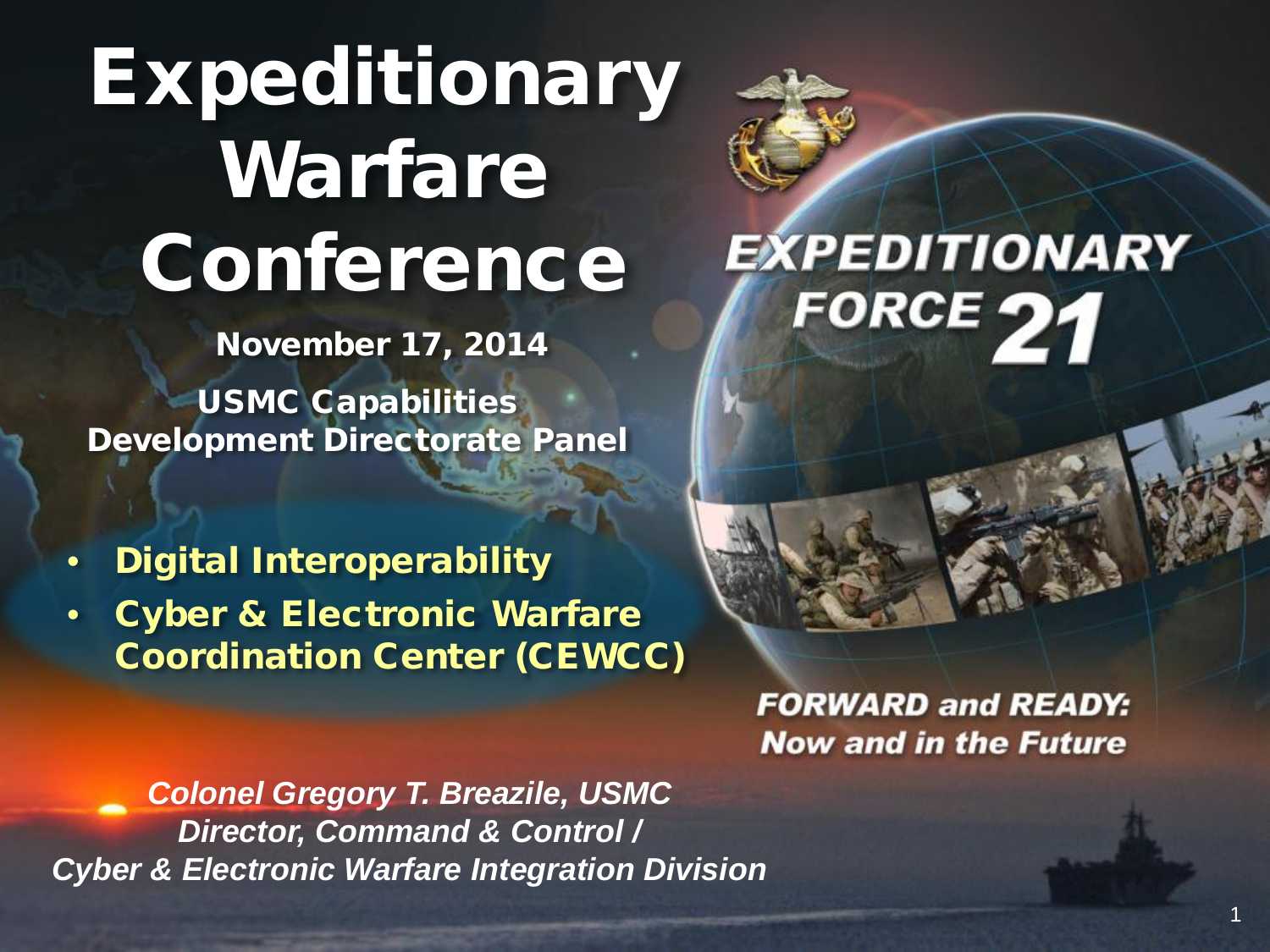

### **C2/CEWID MISSION & FOCUS**



C2/CEWID serves as HQMC's integration and execution authority for all Command & Control (C2), Cyberspace, and Electronic Warfare (EW) capabilities development activities.

C2/CEWID coordinates with the Operating Forces, Supporting Establishment, and external stakeholders in order to define capabilities, identify gaps, and support solution implementation.

#### **Current Focus Areas**

- **C2: "Digital Interoperability"**
- **Cyber/Electronic Warfare Coordination Center**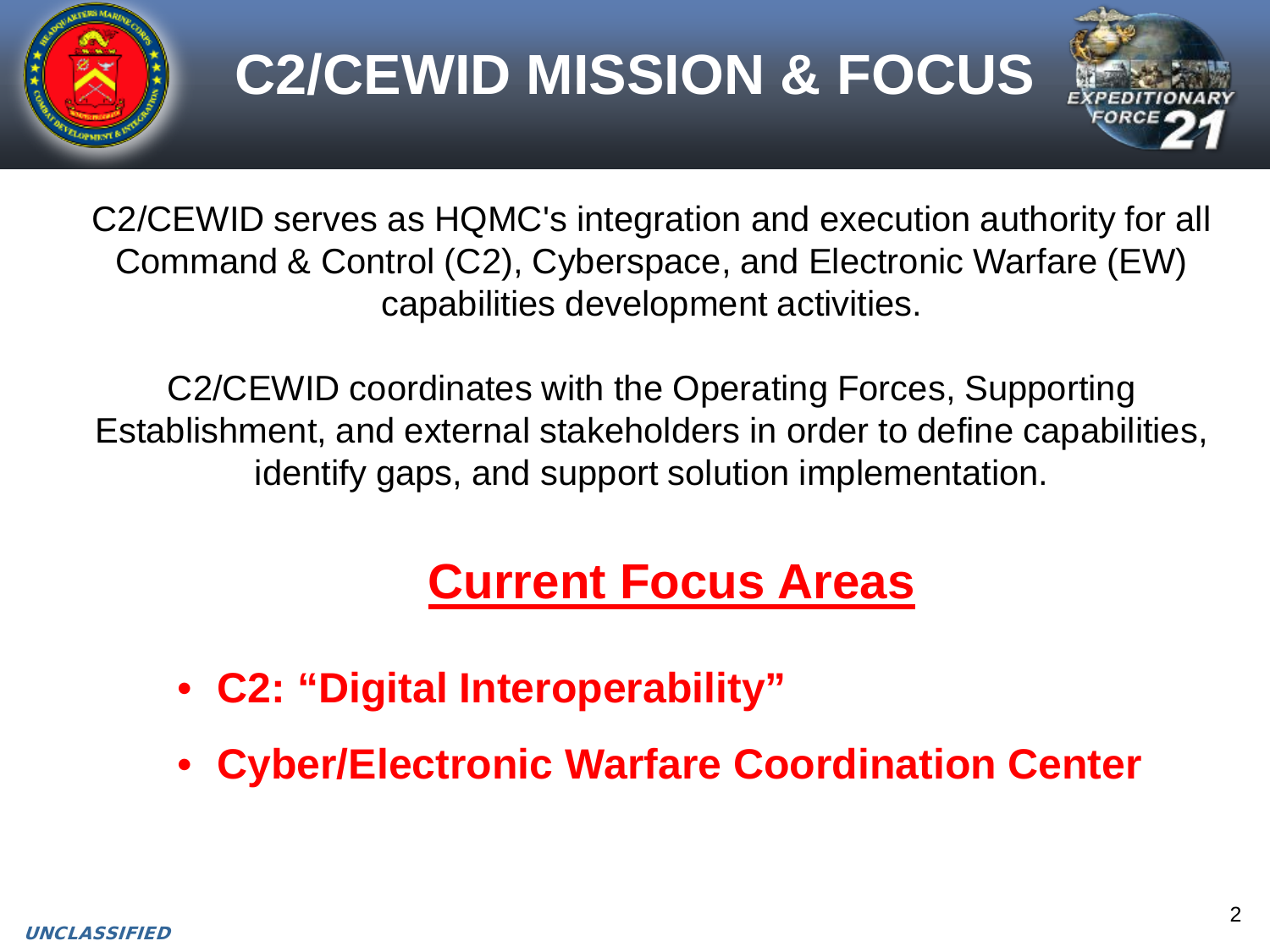#### *Expeditionary Force 21* Snapshot of current expectations



"CG, I MEF: As quickly as we can make happen, we need to ensure that our MAGTF & Naval Service can employ a company-sized element from SPMAGTF-CR, with a company-sized element from SPMAGTF-CENT, with a company-sized element from a MEU without stopping at an ISB, at night, and<br>in a very complex situation IOT execute whatever America needs us to do." UNCLASSIFIED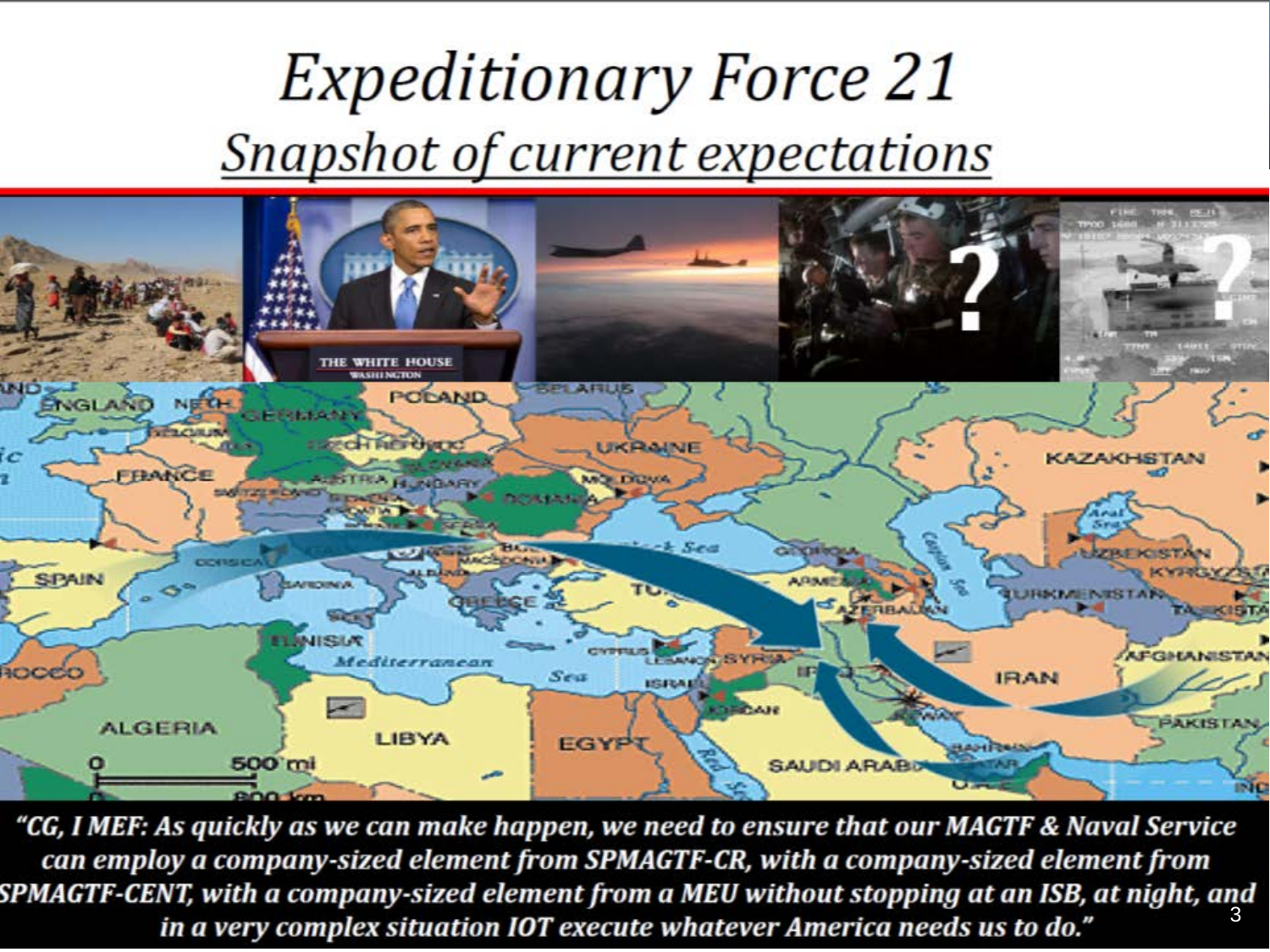#### *Expeditionary Force 21* **Current & Future Reality**



3 Jan 2014, Part of a Marine infantry (recon) platoon 3004 miles from its HHQ when evacuating Ambassador Susan D. Page and DoS personnel from South Sudan.

A digitally interoperable, non-satellite dependent, MAGTF, Naval Service & Joint **Force is key to thriving now and into the**  $\frac{12 \text{ Aug } 2014, 220}{\text{MEU/BATARG } \text{ Marines}}$ future

12 Aug 2014, 22d supporting ops N Iraq.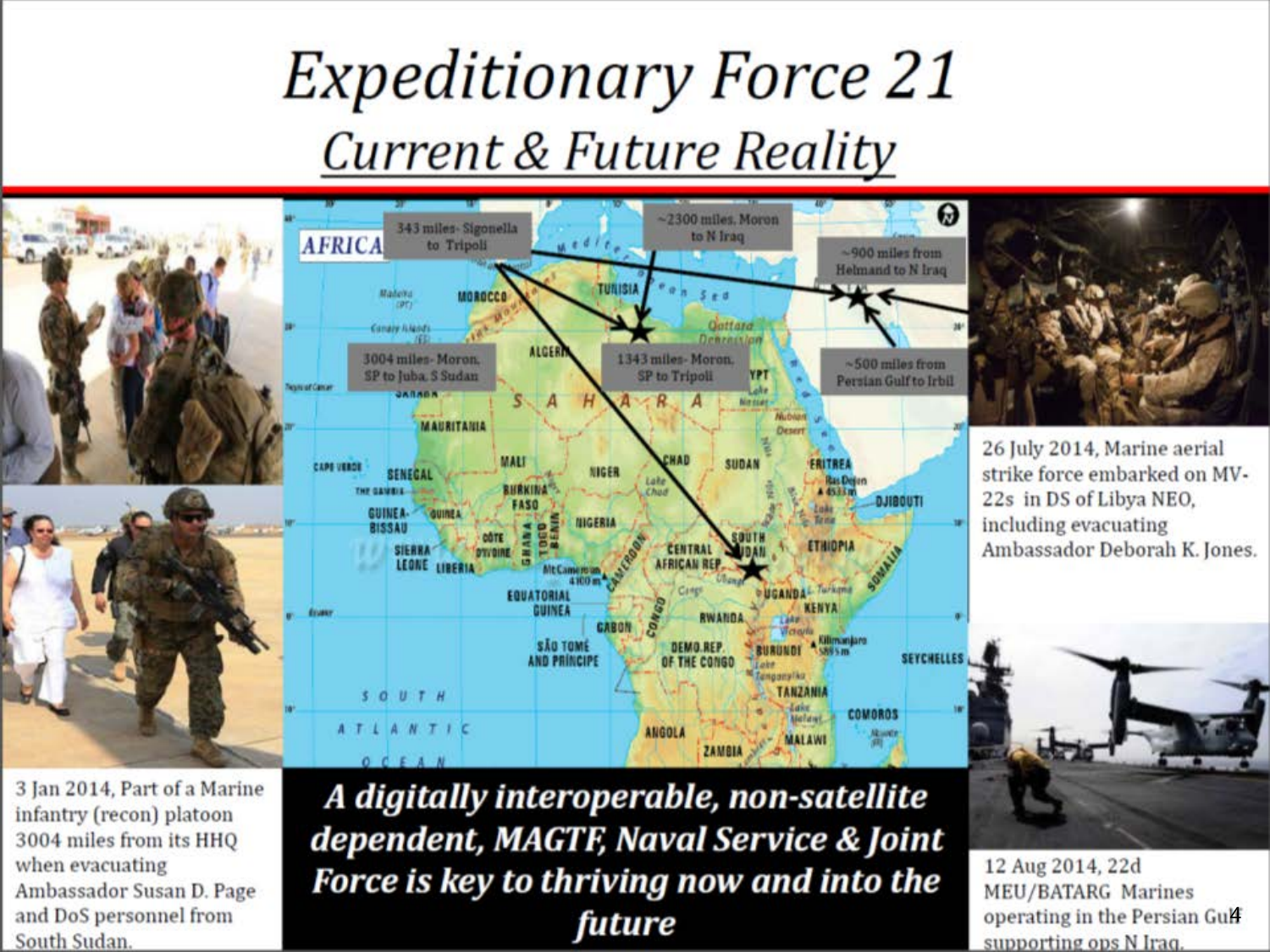





- Background: As the USMC continues to move to disaggregated & disconnected operations, forces will require C2 systems in a distributed environment.
	- o Requires timely receipt of collected and reported information from multiple nodes
	- o Includes logistics operations, cyberspace operations, air traffic control, electronic warfare, kinetic and non-kinetic targeting, fire support coordination, public affairs or information operations, and coordination with higher, adjacent, and other mission partners in the battlespace.
	- o **Squad-level units require the capability to maintain awareness and leverage assets of the entire MAGTF.**
- Scope: Coordinate the actions of HQMC, the Joint Staff, supporting establishments, and Operating Forces to develop an operational architecture that supports MAGTF disaggregated & dismounted operations.
	- o This operational architecture will provide the MAGTF Commander means by which to execute warfighting functions across the range of military operations.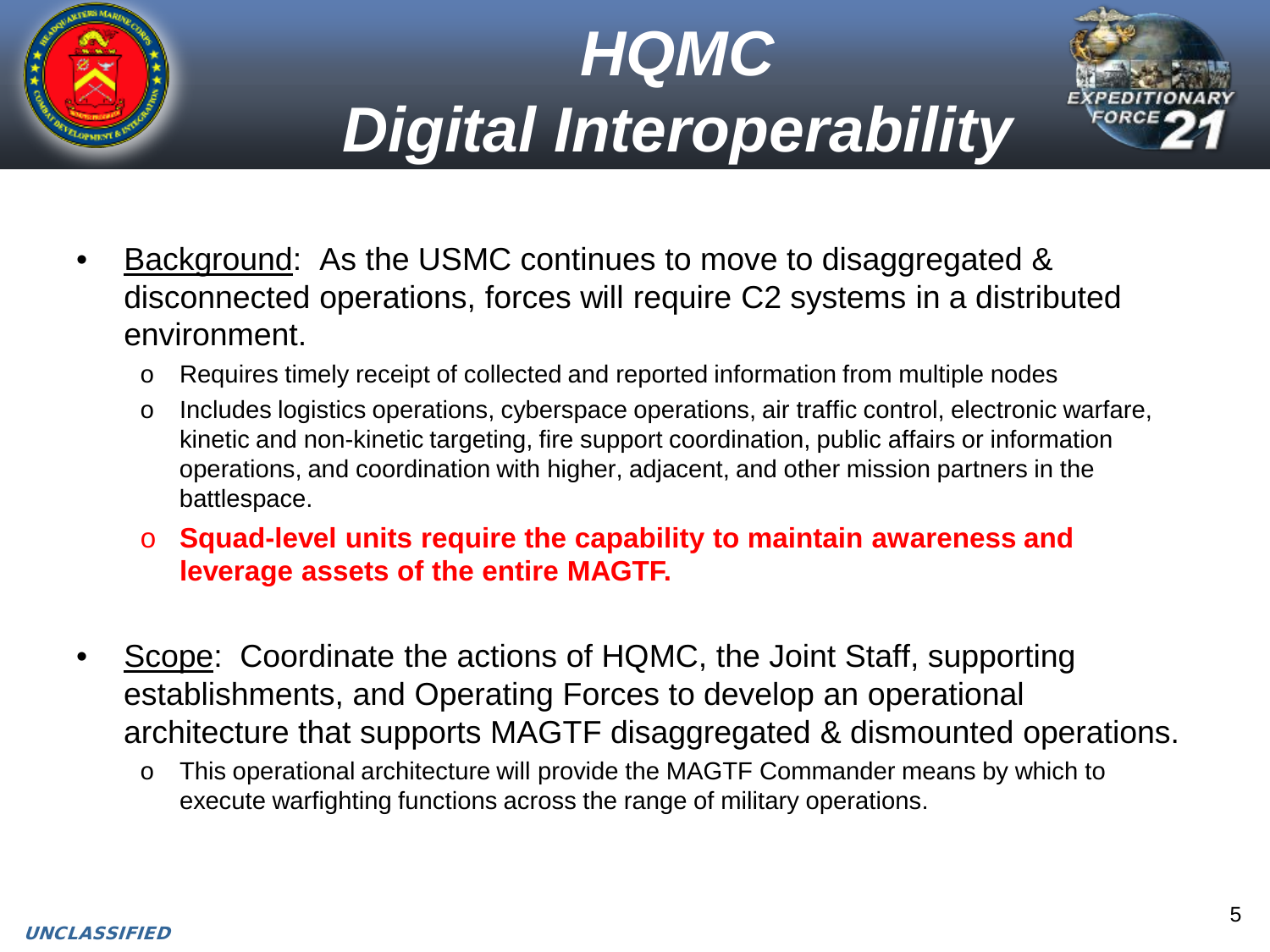

UNCLASSIFIED CONTINUES.

#### *Cyber & Electronic Warfare Coordination Center*